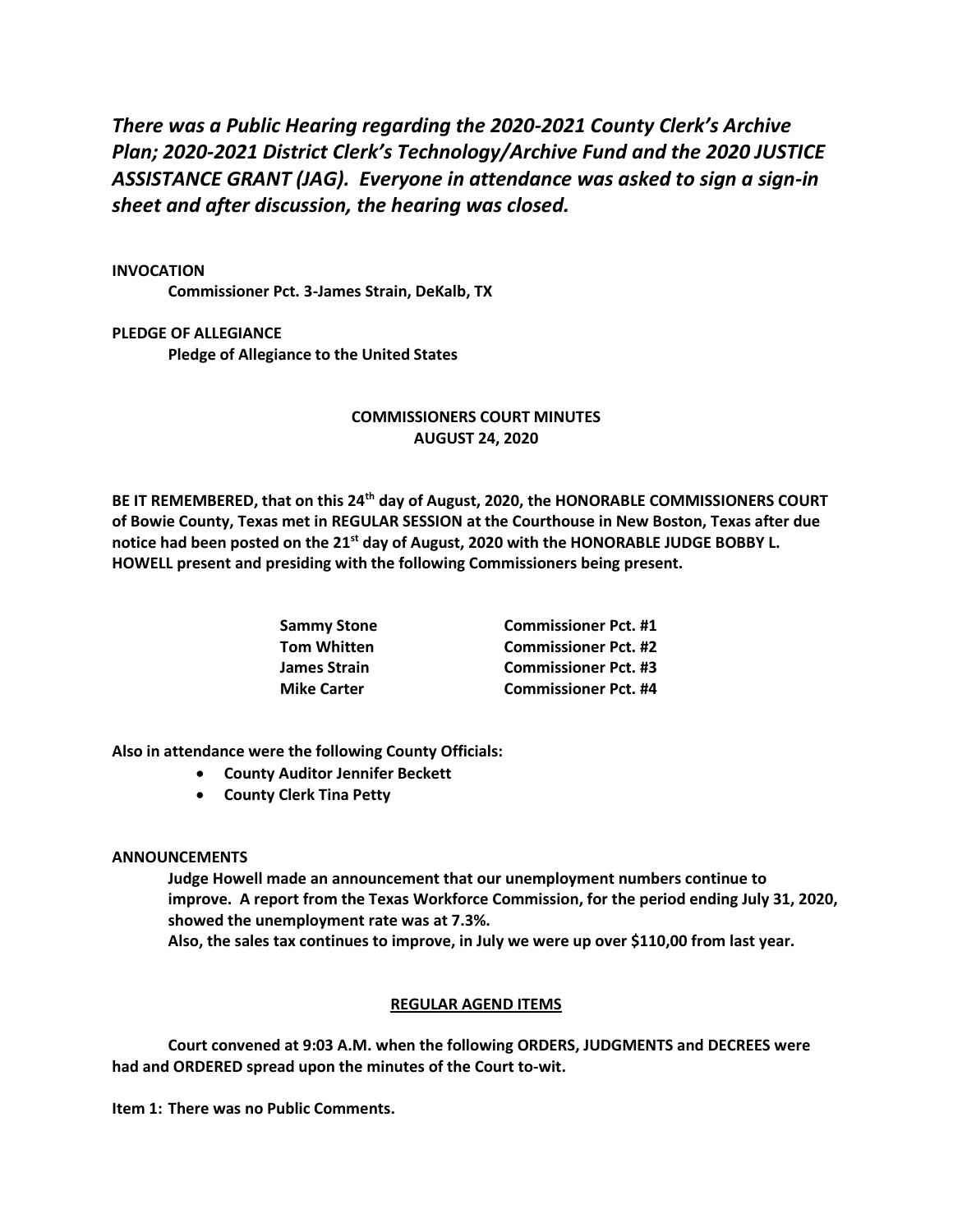**Item 2: There was no Commissioners Court response to Public Comments.**

- **Item 3: On this 24th day of August, 2020, a motion was made by Commissioner Mike Carter and duly second by Commissioner James Strain to approve the County Clerk's Archive Plan for the 2020-2021 Budget Year. Motion was put to a vote and all Commissioners voted yes and none voted no. Motion carried.**
- **Item 4: On this 24th day of August, 2020, a motion was made by Commissioner James Strain and duly second by Commissioner Mike Carter to approve the District Clerk's Technology/Archive Plan for the 2020-2021 Budget Year. Motion was put to a vote and all Commissioners voted yes and none voted no. Motion carried.**
- **Item 5: On this 24th day of August, 2020, a motion was made by Commissioner James Strain and duly second by Commissioner Mike Carter to approve the proposal for the 2020 Justice Assistance Grant (JAG). Motion was put to a vote and all Commissioners voted yes and none voted no. Motion carried.**
- **Item 6: On this 24th day of August, 2020, a motion was made by Commissioner Mike Carter and duly second by Commissioner Tom Whitten to approve an Order for an Emergency Amendment of the FY2020 Original Budget. Motion was put to a vote and all Commissioners voted yes and none voted no. Motion carried.**
- **Item 7: On this 24th day of August, 2020 a motion was made by Commissioner Mike Carter and duly second by Commissioner Sammy Stone to approve the Orders for political signage as defined under Section 61.00.a.1 of the Texas Election Code. Motion was put to a vote and all Commissioners voted yes and none voted no. Motion carried.**
- **Item 8: On this 24th day of August, 2020, a motion was made by Commissioner Mike Carter and duly second by Commissioner Tom Whitten to approve and to appoint the Presiding and Alternate Judges for Election Day, Early Voting, Central Count and Early Voting Ballot Board as presented with the exception of the Alternate Judge for 2D/4A/5B otherwise known as the Texarkana College voting location. Motion was put to a vote and all Commissioners voted yes and none voted no. Motion carried.**
- **Item 9: On this 24th day of August, 2020, a motion was made by Commissioner Mike Carter and duly second by Commissioner Tom Whitten to approve Voting Locations for the November 3, 2020 General Election as submitted except for adding Voting Location 29, otherwise known as Wards Creek. Crossroads Community Center would serve as 28 and Wards Creek would serve as 29.**

**Motion was put to a vote and all Commissioners voted yes and none voted no. Motion carried.**